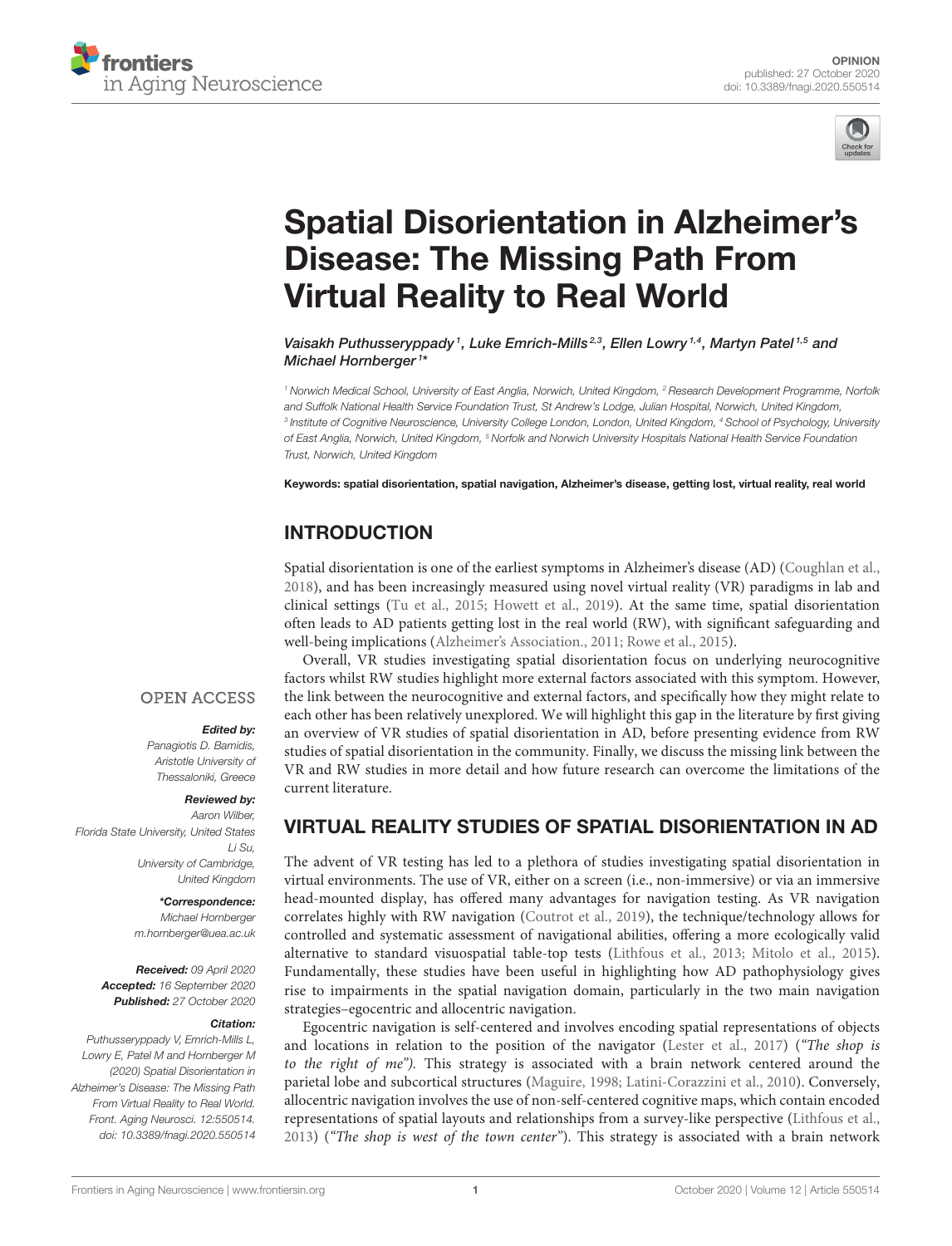centered around the medial temporal lobe, particularly the hippocampus [\(Moffat et al., 2006;](#page-4-2) [Lithfous et al., 2013\)](#page-3-4). Everyday navigation requires a seamless integration of both egocentric and allocentric strategies, which is associated with activity in the retrosplenial cortex [\(Vann et al., 2009\)](#page-4-3).

Several studies, including 11 using non-immersive and 2 using immersive VR, have reported AD patients to be impaired in egocentric and allocentric navigation, associated with pathology related changes to the medial temporal and parietal lobes (Hort et al., [2007;](#page-3-9) [Jheng and Pai, 2009;](#page-3-10) [Pengas et al., 2010;](#page-4-4) Nedelska et al., [2012;](#page-4-5) [Vlcek and Laczo, 2014;](#page-4-6) [Tu et al., 2015;](#page-4-0) Allison et al., [2016;](#page-3-11) [Howett et al., 2019;](#page-3-1) [Lowry et al., 2020\)](#page-3-12). Some studies have additionally looked at the interaction between both navigation strategies. These studies report impairments in the translation/switching between strategies in AD patients (Pai and Yang, [2013;](#page-4-7) [Serino and Riva, 2013;](#page-4-8) [Serino et al., 2015\)](#page-4-9) as well as AD patients adopting compensatory egocentric navigation strategies in response to compromised allocentric navigation with increasing dementia severity [\(Parizkova et al., 2018\)](#page-4-10).

VR navigation studies have also explored how landmark recognition, critical to both egocentric and allocentric navigation, is altered in AD [\(O'Malley et al., 2017\)](#page-4-11). These studies report deficits in landmark recognition [\(Zakzanis et al., 2009\)](#page-4-12) as well as impairment on tests of landmark identity, recall, location, temporal order, directional knowledge, and scene recognition in AD patients [\(Allison et al., 2016\)](#page-3-11).

# REAL WORLD STUDIES OF SPATIAL DISORIENTATION IN AD

Compared to VR, RW studies on spatial disorientation in AD are limited. This is largely due to the relative lack of experimental control over contextual factors associated with RW settings (i.e., changing patterns of weather, crowds, noise etc.). This lack of control makes it challenging to keep environments consistent over time for repeated navigation testing [\(Davis and Ohman,](#page-3-13) [2016\)](#page-3-13). Moreover, RW navigation tests are considered impractical to administer clinically due to different RW settings, thereby making comparison across sites challenging [\(Pengas et al., 2010\)](#page-4-4). Nevertheless, with spatial disorientation often causing patients to get lost in the community [\(Rowe et al., 2011\)](#page-4-13), much of the RW studies have focused on examining factors that contribute to these missing incidents.

The majority of RW studies have focused on key contextual factors contributing to missing incidents in AD patients. In particular, temporary gaps in patient supervision by the caregiver, such as when the patient performs a routine activity (i.e., neighborhood walks), when they are temporarily left alone on purpose, or during the night when the caregiver is sleeping are key contextual factors [\(Rowe et al., 2015\)](#page-4-1). These findings have been complemented by studies investigating demographic and environmental risk factors for missing incidents. A common finding across studies is that more patients go missing from domestic residences when compared to care settings (Rowe et al., [2011;](#page-4-13) [White and Montgomery, 2015;](#page-4-14) MacAndrew et al., [2018;](#page-3-14) [Puthusseryppady et al., 2019\)](#page-4-15). Additionally, higher age, longer duration of time missing, and cooler months have been reported as potential risk factors for lost patients sustaining harm [\(White and Montgomery, 2015;](#page-4-14) [Lissemore et al.,](#page-3-15) [2019\)](#page-3-15). Finally, increased outdoor landmark density has been suggested as an environmental risk factor for missing incidents [\(Puthusseryppady et al., 2019\)](#page-4-15).

On a neurocognitive level, RW studies have suggested that impairments in various cognitive processes can contribute to AD patients going missing including topographical memory, object recognition, as well as the modulation of visuospatial processing by working memory and executive functions (Guariglia and Nitrini, [2009;](#page-3-16) [White and Montgomery, 2014;](#page-4-16) [Yatawara et al.,](#page-4-17) [2017\)](#page-4-17). For spatial navigation measures, to our knowledge only questionnaire based information has been used to predict the incidence of getting lost for patients [\(Pai and Lee, 2016\)](#page-4-18) While younger age was reported as being a predictor of getting lost, the presence of a safety range (i.e., restricting navigation to very familiar places) was found to be a protector for getting lost recurrence in patients [\(Kwok et al., 2010\)](#page-3-17).

Beyond missing incidents, some studies have investigated the navigation of AD patients in controlled and naturalistic RW environments. In controlled environments (i.e., hospital settings, floor mazes), studies show that AD patients exhibit impairments in egocentric navigation, which was associated with decreased volumes of the right posterior hippocampus/parietal cortex, landmark recognition/recall, and allocentric processes [\(Cherrier et al., 2001;](#page-3-18) [DeIpolyi et al., 2007;](#page-3-19) [Benke et al.,](#page-3-20) [2014;](#page-3-20) [Tangen et al., 2015;](#page-4-19) [Zanco et al., 2018\)](#page-4-20). Meanwhile, in naturalistic environments (i.e., familiar neighborhoods) studies report that in familiar settings, AD patients increasingly use visible landmarks as navigation aids and are more likely to exhibit spatial disorientation/get lost when compared to controls [\(Sheehan et al., 2006;](#page-4-21) [Olsson et al., 2019\)](#page-4-22).

# **DISCUSSION**

Taken together, spatial disorientation in AD has mainly been explored through VR rather than RW approaches. Although VR environments have provided useful insight into how navigation strategies are affected in AD and are increasingly being used to test these abilities in patients at different disease stages, there are some limitations associated with this approach.

Practically, it can be challenging for elderly AD patients to perform VR tasks on the computer and VR-induced motion sickness remains a relevant concern in this population (Bohil et al., [2011;](#page-3-21) [Verghese et al., 2017\)](#page-4-23). Similarly, VR navigation may not capture the vividness of RW settings since they often lack auditory/olfactory cues or locomotion, a crucial feature of RW navigation [\(van der Ham et al., 2015;](#page-4-24) [O'Malley et al., 2017;](#page-4-11) although see [Howett et al., 2019](#page-3-1) for a VR paradigm incorporating RW walking). Most importantly however, despite VR navigation tasks showing sensitivity and specificity in engaging the brain navigation systems, they often do not represent the daily navigation challenges faced by AD patients that lead to spatial disorientation in the RW. Hence, the utility of current VR studies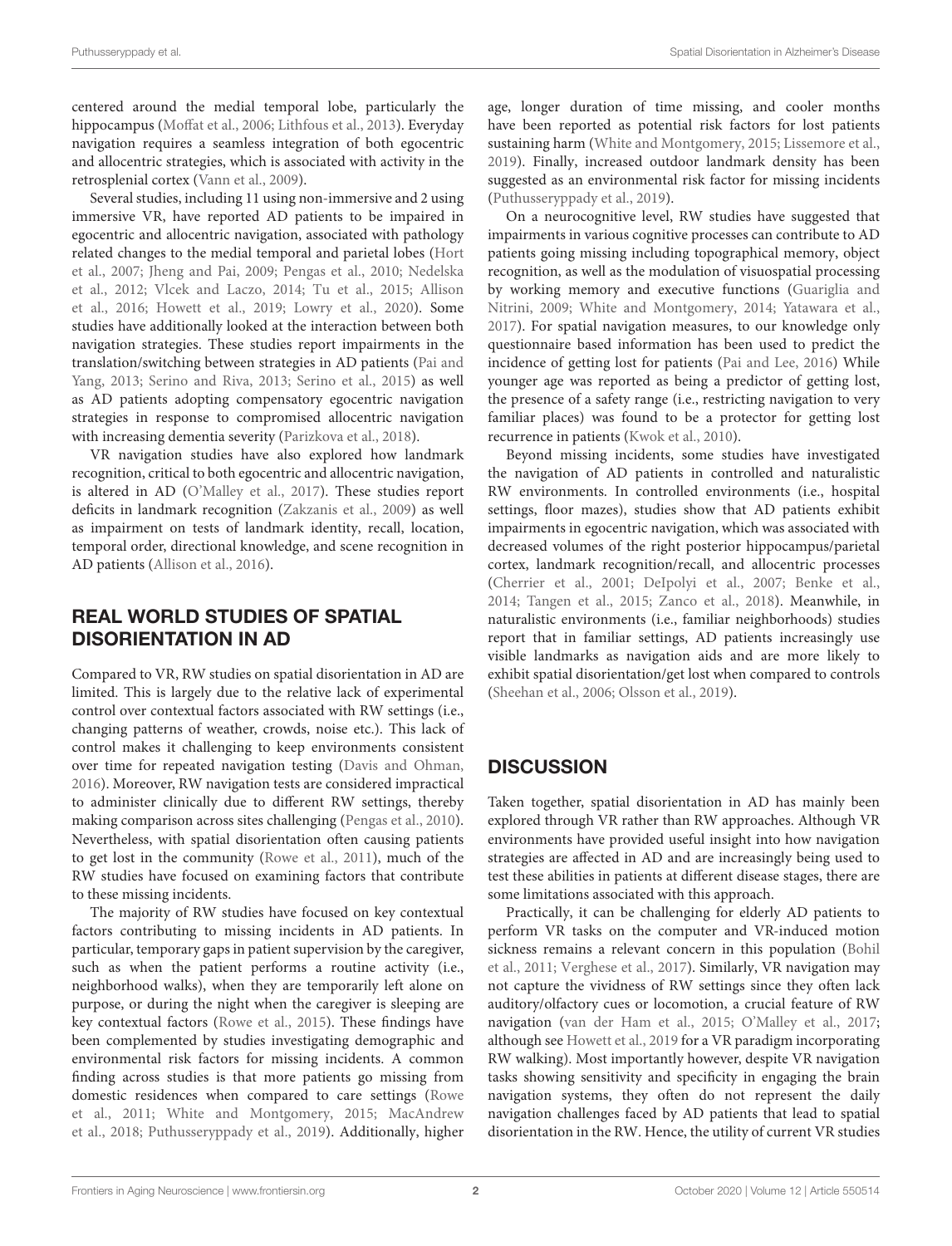

<span id="page-2-1"></span>in understanding why and how spatial disorientation manifests in the RW for AD patients is unclear.

Conversely, the RW studies have focused more on external factors (contextual, demographic, environmental) associated with missing incidents in AD patients. However, most RW studies do not link to the underlying spatial navigation brain changes or pathophysiology in AD. Although some studies attempted to relate the external factors to neurocognitive findings in patients, these findings were mostly based on neuropsychological tests which do not measure spatial navigation per se but more generally visuospatial impairment. In addition, despite few studies relating RW spatial disorientation to the underlying navigation processes, these studies mostly used unfamiliar, controlled environments and hence suffer from the same limitations of VR studies in not accurately capturing common situations where patients experience spatial disorientation. Therefore, it is currently unclear whether RW spatial disorientation in AD may be caused by compromised spatial navigation or more general cognitive deficits (eg.

executive function and visuospatial impairments) (Rowe et al., [2012\)](#page-4-25). Based on this, there is a missing link between VR and RW studies on spatial disorientation in AD (**[Figure 1](#page-2-1)**).

With current VR and RW studies shedding light on neurocognitive/external factors, respectively, an approach combining VR with RW navigation would offer the best chance to study interactions between these types of factors and investigate how their alterations could lead to spatial disorientation in AD. We suggest a potential experimental model using navigation tests in naturalistic RW settings, like familiar neighborhoods used in previous studies (Sheehan et al., [2006;](#page-4-21) [Olsson et al., 2019\)](#page-4-22), to assess how patients use egocentric/allocentric navigation on a daily basis and to more accurately simulate situations where patients may experience disorientation. Here, it would be useful to more closely study external factors influencing navigation (e.g., outdoor landmarks, road network structure, visibility, etc.) in locations where patients feel disoriented, to identify environmental risk factors for spatial disorientation. In particular, VR elements could be introduced into the RW settings via augmented reality displays to study how changing relevant environmental features influence patients' navigation/disorientation behavior. Additionally, tracking patients' outdoor movement using sensor devices (e.g.,

<span id="page-2-0"></span><sup>&</sup>lt;sup>1</sup>Icons used in the figure - "People" icon by Alice Design, "Brain" icon by Clockwise, "Gears" icon by Daniel Shoreman, "Person" icon by Support Designs, "House" icon by David, "Tower" icon by ibrandify, "Navigation" icon by Jejen Juliansyah Nur Agung, "City" icon by sumhi\_icon, and "Statistics" icon by Adrien Coquet, all from [thenounproject.com.](https://thenounproject.com)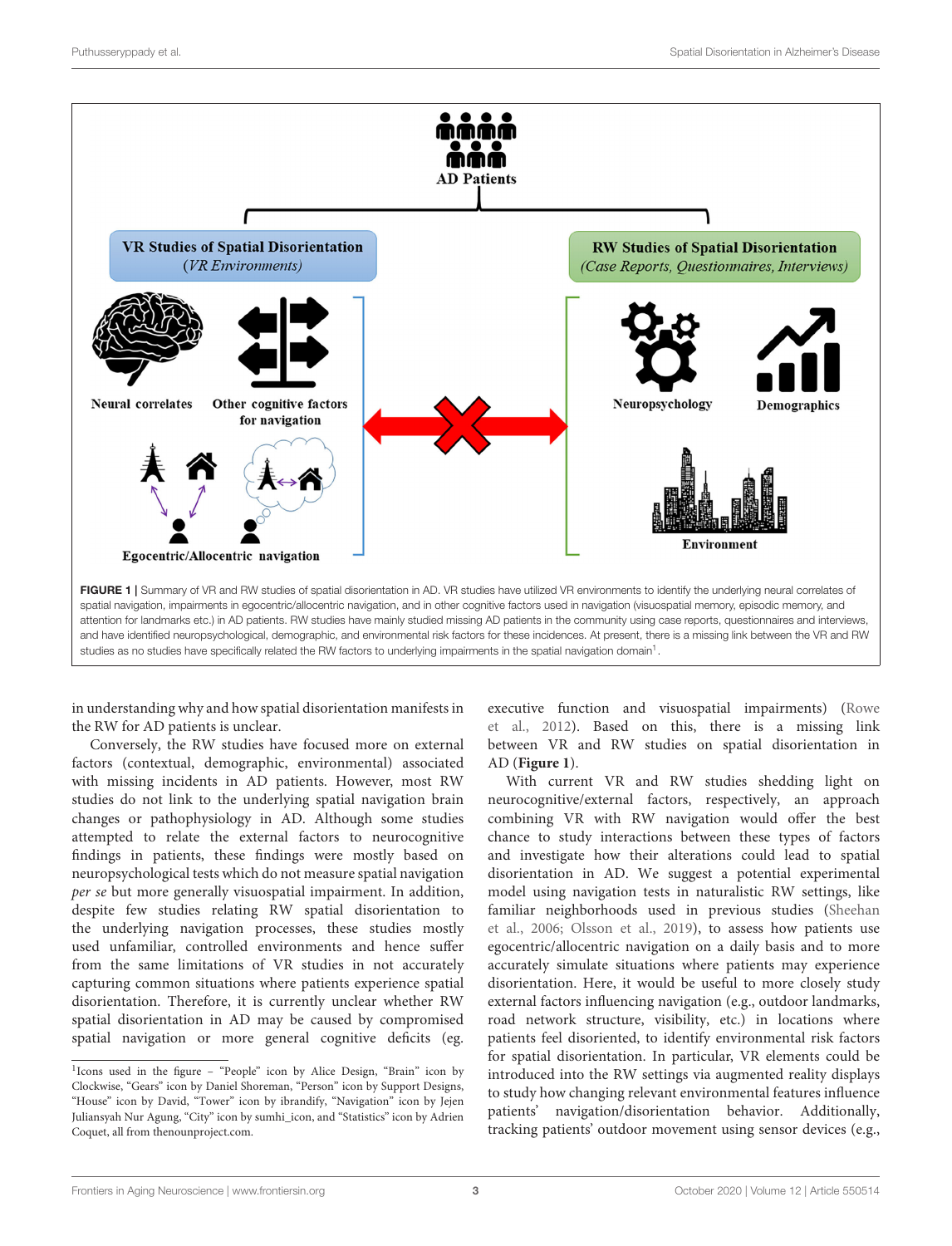GPS tracking) allows the use of machine learning approaches to detect more subtle disorientation behavior patterns and how this varies according to navigation strategy use/environmental features. Overall, the RW component of our model can offer insight into whether spatial disorientation occurs when patients are unable to use a specific navigation strategy in certain types of environments. On the other hand, classic VR environments can also be used separately from the RW to test patients' navigation abilities more systematically. These results can then be related to patient performance on the RW tests to investigate whether one can predict patients at a high risk of exhibiting spatial disorientation in the RW based on VR alone. In line with our VR-RW model are successful approaches used by recent healthy aging studies including a realistic VR version of a RW town, immersive VR with RW walking, and VR navigation to predict navigation in complex RW environments [\(Chen et al., 2017;](#page-3-22) [Coutrot et al., 2019;](#page-3-3) [Hilton et al., 2019\)](#page-3-23).

In conclusion, in our opinion it is important that future studies relate VR navigation results to RW factors to gain a more holistic view of factors contributing to spatial disorientation in AD. Theoretically, this would allow greater ecological validity of

### **REFERENCES**

- <span id="page-3-11"></span>Allison, S. L., Fagan, A. M., Morris, J. C., and Head, D. (2016). Spatial navigation in preclinical Alzheimer's disease. J. Alzheimer's Dis. 52, 77–90. doi: [10.3233/JAD-150855](https://doi.org/10.3233/JAD-150855)
- <span id="page-3-2"></span>Alzheimer's Association. (2011). 2011 Alzheimer's disease facts and figures. Alzheimers Dement. 7, 208–44. doi: [10.1016/j.jalz.2011.02.004](https://doi.org/10.1016/j.jalz.2011.02.004)
- <span id="page-3-20"></span>Benke, T., Karner, E., Petermichl, S., Prantner, V., and Kemmler, G. (2014). Neuropsychological deficits associated with route learning in Alzheimer disease, MCI, and normal aging. Alzheimer Dis. Assoc. Disord. 28, 161–166. doi: [10.1097/WAD.0000000000000009](https://doi.org/10.1097/WAD.0000000000000009)
- <span id="page-3-21"></span>Bohil, C. J., Alicea, B., and Biocca, F. A. (2011). Virtual reality in neuroscience research and therapy. Nat. Rev. Neurosci. [12, 752–762. doi: 10.1038/nr](https://doi.org/10.1038/nrn3122) n3122
- <span id="page-3-22"></span>Chen, X., McNamara, T. P., Kelly, J. W., and Wolbers, T. (2017). Cue combination in human spatial navigation. Cogn. Psychol. 95, 105–144. doi: [10.1016/j.cogpsych.2017.04.003](https://doi.org/10.1016/j.cogpsych.2017.04.003)
- <span id="page-3-18"></span>Cherrier, M. M., Mendez, M., and Perryman, K. (2001). Route learning performance in Alzheimer disease patients. Neuropsychiatry Neuropsychol. Behav. Neurol. 14, 159–168.
- <span id="page-3-0"></span>Coughlan, G., Laczó, J., Hort, J., Minihane, A. M., and Hornberger, M. (2018). Spatial navigation deficits — overlooked cognitive marker for preclinical Alzheimer disease? Nat. Rev. Neurol. 14, 496–506. doi: [10.1038/s41582-018-0031-x](https://doi.org/10.1038/s41582-018-0031-x)
- <span id="page-3-3"></span>Coutrot, A., Schmidt, S., Coutrot, L., Pittman, J., Hong, L., Wiener, J. M., et al. (2019). Virtual navigation tested on a mobile app is predictive of real-world wayfinding navigation performance. PLoS ONE 14:e0213272. doi: [10.1371/journal.pone.0213272](https://doi.org/10.1371/journal.pone.0213272)
- <span id="page-3-13"></span>Davis, R., and Ohman, J. (2016). Wayfinding in ageing and Alzheimer's disease within a virtual senior residence: study protocol. J. Adv. Nurs. 72, 1677–1688. doi: [10.1111/jan.12945](https://doi.org/10.1111/jan.12945)
- <span id="page-3-19"></span>DeIpolyi, A. R., Rankin, K. P., Mucke, L., Miller, B. L., and Gorno-Tempini, M. L. (2007). Spatial cognition and the human navigation network in AD and MCI. Neurology 69, 986–997. doi: [10.1212/01.wnl.0000271376.19515.c6](https://doi.org/10.1212/01.wnl.0000271376.19515.c6)
- <span id="page-3-24"></span>Emrich-Mills, L., Puthusseryppady, V., and Hornberger, M. (2019). Effectiveness of interventions for preventing people with dementia exiting or getting lost. Gerontologist. doi: [10.1093/geront/gnz133](https://doi.org/10.1093/geront/gnz133)
- <span id="page-3-16"></span>Guariglia, C. C., and Nitrini, R. (2009). Topographical disorientation in alzheimer's disease. Arq. Neuropsiquiatr. 67, 967–972. doi: [10.1590/S0004-282X2009000600001](https://doi.org/10.1590/S0004-282X2009000600001)

VR tasks and might inform future VR task designs. Clinically, this approach could help enhance our understanding of getting lost events in AD patients, which in turn would allow use of VR for predicting patients at higher risk for these events before they actually occur. This could then be used to inform and implement much-needed, effective safeguarding strategies to prevent AD patients from getting lost in future, which currently are very limited [\(Emrich-Mills et al., 2019\)](#page-3-24).

## AUTHOR CONTRIBUTIONS

VP and MH designed the manuscript. VP, LE-M, EL, MP, and MH wrote the manuscript. All authors contributed to the article and approved the submitted version.

### FUNDING

This work was supported by the Earle & Stuart Charitable Trust (grant number R205319), the Faculty of Medicine and Health Sciences, University of East Anglia, as well as Alzheimer's Research UK.

- <span id="page-3-23"></span>Hilton, C., Miellet, S., Slattery, T. J., and Wiener, J. (2019). Are age-related deficits in route learning related to control of visual attention? Psychol. Res. 84, 1473–1484. doi: [10.1007/s00426-019-01159-5](https://doi.org/10.1007/s00426-019-01159-5)
- <span id="page-3-9"></span>Hort, J., Laczó, J., Vyhnálek, M., Bojar, M., Bureš, J., and Vlček, K. (2007). Spatial navigation deficit in amnestic mild cognitive impairment. Proc. Natl. Acad. Sci. U.S.A. 104, 4042–4047. doi: [10.1073/pnas.0611314104](https://doi.org/10.1073/pnas.0611314104)
- <span id="page-3-1"></span>Howett, D., Castegnaro, A., Krzywicka, K., Hagman, J., Marchment, D., Henson, R., et al. (2019). Differentiation of mild cognitive impairment using an entorhinal cortex-based test of virtual reality navigation. Brain 142, 1751–1766. doi: [10.1093/brain/awz116](https://doi.org/10.1093/brain/awz116)
- <span id="page-3-10"></span>Jheng, S. S., and Pai, M. C. (2009). Cognitive map in patients with mild Alzheimer's disease: a computer-generated arena study. Behav. Brain Res. 200, 42–47. doi: [10.1016/j.bbr.2008.12.029](https://doi.org/10.1016/j.bbr.2008.12.029)
- <span id="page-3-17"></span>Kwok, T. C. Y., Yuen, K. S. L., Ho, F. K. Y., and Chan, W. M. (2010). Getting lost in the community: a phone survey on the community-dwelling demented people in Hong Kong. Int. J. Geriatr. Psychiatry 25, 427–432. doi: [10.1002/gps.2361](https://doi.org/10.1002/gps.2361)
- <span id="page-3-8"></span>Latini-Corazzini, L., Nesa, M. P., Ceccaldi, M., Guedj, E., Thinus-Blanc, C., Cauda, F., et al. (2010). Route and survey processing of topographical memory during navigation. Psychol. Res. 74, 545–559. doi: [10.1007/s00426-010-0276-5](https://doi.org/10.1007/s00426-010-0276-5)
- <span id="page-3-6"></span>Lester, A. W., Moffat, S. D., Wiener, J. M., Barnes, C. A., and Wolbers, T. (2017). The aging navigational system. Neuron 95, 1019–1035. doi: [10.1016/j.neuron.2017.06.037](https://doi.org/10.1016/j.neuron.2017.06.037)
- <span id="page-3-15"></span>Lissemore, F. M., Shatzman, S., Clark, N., Nash, J., Miller, R., and Lerner, A. J. (2019). Dementia reported missing: use of an online search engine to track outcomes in persons with dementia reported missing. Alzheimer Dis. Assoc. Disord. 33, 142–146. doi: [10.1097/WAD.0000000000000296](https://doi.org/10.1097/WAD.0000000000000296)
- <span id="page-3-4"></span>Lithfous, S., Dufour, A., and Després, O. (2013). Spatial navigation in normal aging and the prodromal stage of Alzheimer's disease: Insights from imaging and behavioral studies. Ageing Res. Rev. 12, 201–213. doi: [10.1016/j.arr.2012.04.007](https://doi.org/10.1016/j.arr.2012.04.007)
- <span id="page-3-12"></span>Lowry, E., Puthusseryppady, V., Coughlan, G., Jeffs, S., and Hornberger, M. (2020). Path integration changes as a cognitive marker for vascular cognitive impairment? -a pilot study. Front. Hum. Neurosci. 14:131. doi: [10.3389/fnhum.2020.00131](https://doi.org/10.3389/fnhum.2020.00131)
- <span id="page-3-14"></span>MacAndrew, M., Schnitker, L., Shepherd, N., and Beattie, E. (2018). People with dementia getting lost in Australia: dementia-related missing person reports in the media. Australas. J. Ageing 37, E97–E103. doi: [10.1111/ajag.12542](https://doi.org/10.1111/ajag.12542)
- <span id="page-3-7"></span>Maguire, E. A. (1998). Knowing where and getting there: a human navigation network. Science 280, 921–924. doi: [10.1126/science.280.5365.921](https://doi.org/10.1126/science.280.5365.921)
- <span id="page-3-5"></span>Mitolo, M., Gardini, S., Caffarra, P., Ronconi, L., Venneri, A., and Pazzaglia, F. (2015). Relationship between spatial ability, visuospatial working memory and